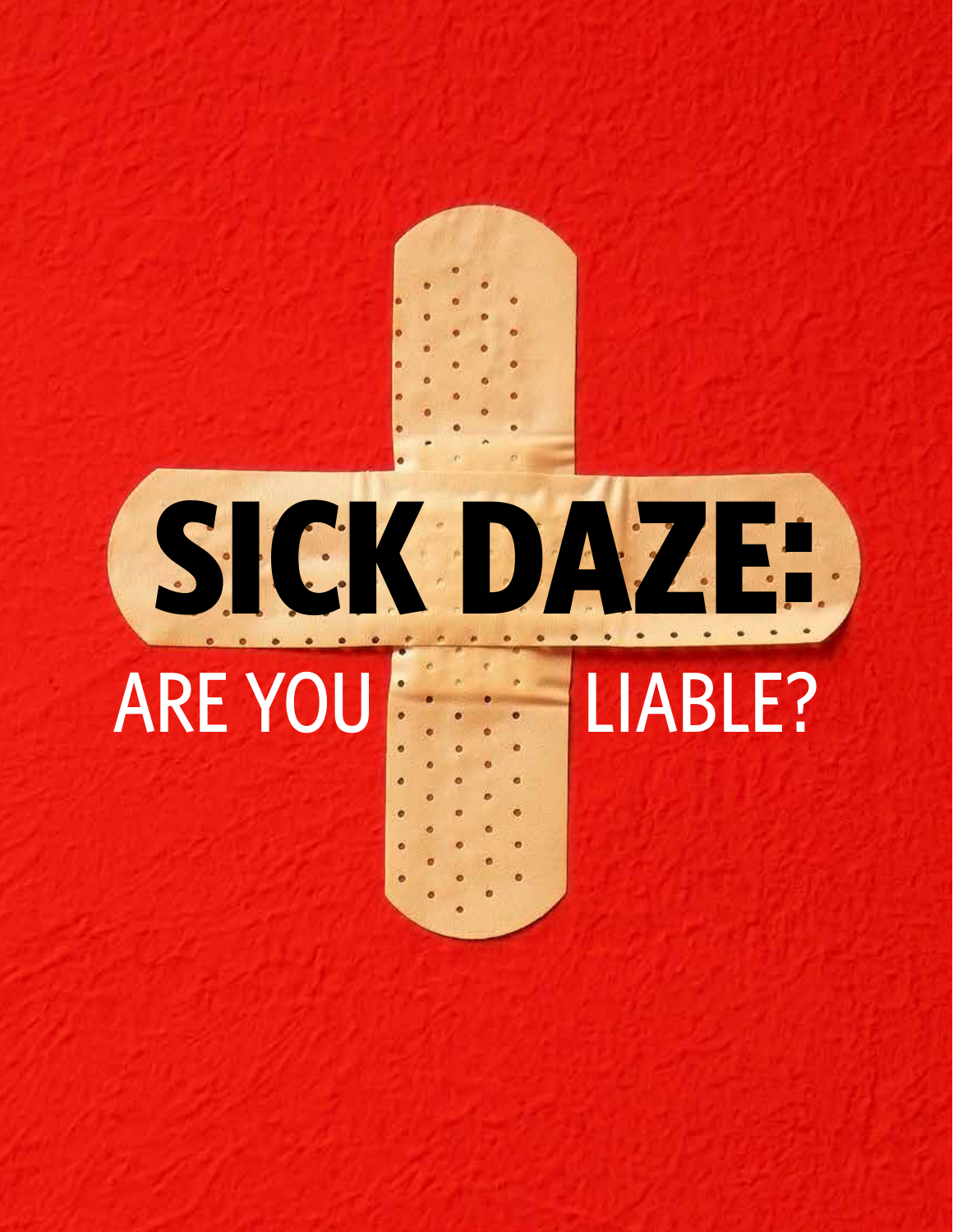# Understanding and minimizing your school's **negligence liability** for student injuries and illnesses at school.

#### By Constance H. Baker, Esq. and Celia E. Landgren, Esq.

ou are the head of an<br>
independent high school<br>
After a long week of w<br>
you receive a call at 9<br>
p.m. on a Friday from<br>
your school's athletic director. The<br>
wertchell of the school's forthall independent high school. After a long week of work, you receive a call at 9 p.m. on a Friday from quarterback of the school's football team was injured during the game that night, and is on his way to the hospital with a possible concussion.

Now, imagine that you are a second grade teacher at an independent primary school. One of your students with a known peanut allergy eats a piece of candy containing peanut oil and goes into anaphylactic shock. You administer the student's prescribed epinephrine, as you were trained to do in this type of emergency situation.

In each of these incidents, the educator's immediate concern is to help the student get appropriate medical attention so that his or her injury or illness is appropriately treated. However, the potential fallout from such an incident could bring a parade of lawsuits, lawyers and legal bills in the event that the student's parents bring legal action against the school or its administrators, teachers, coaches or other personnel.

While a lawsuit may be filed against them, the school and its personnel normally will not be liable for damages that arise. Schools are not required to prevent all injuries or illnesses from happening.

Instead, they are expected to anticipate those incidents that are foreseeable, institute appropriate

practices and safeguards to prevent injuries to the extent reasonably possible, and respond to the injuries or illnesses that do occur.

While a school or its personnel may be subject to a legal claim when a student falls ill or is injured at school, whether they will be found liable for the resulting damages depends on a host of factors, including the reasonableness of their conduct.

### **Scope of the Problem**

We have all heard accounts of incidents such as those described above. But what is the true scope of the student accident and injury problem in our schools?

According to Safe Kids Worldwide, an estimated 2.2 million children ages 14 and under sustain school-related injuries each year, and one in 14 students suffers a medically-attended or temporarily disabling injury at school annually. These statistics are not surprising since Safe Kids Worldwide reports that school-age children in the United States spend almost one quarter of their waking hours at school or on school property.

The National Institutes of Health reports that chronic illnesses affect at least 10–15 percent of American children. Common chronic conditions among school-age children include asthma, allergies, diabetes and epilepsy, all of which require comprehensive and coordinated care at home and at school.

In light of these striking statistics, schools should assess their readiness to reduce the risks presented by student injuries and illnesses and respond reasonably to them.

## **Negligence Theory of Liability**

**Example 19**<br>Probably the most common legal<br>claim asserted against schools<br>and school officials arising from<br>student injuries or illness is the tort claim asserted against schools and school officials arising from student injuries or illness is the tort claim of negligence. A tort is a civil wrong that results in an injury or other harm that constitutes the basis for a legal claim by the injured party against the wrongdoer.

A claim for negligence may arise where a plaintiff demonstrates that (1) the defendant owed the plaintiff a legal duty; (2) the defendant breached that duty; (3) the plaintiff suffered an injury; and (4) the defendant's breach was the proximate cause of the plaintiff's injury.

Courts across the country have held that schools and school personnel are required to exercise ordinary care to prevent harm to students from foreseeable hazards. This is known as the "duty to protect."

Practically speaking, this means that schools, administrators, teachers and other school personnel have a responsibility to anticipate potential dangers to students, and to take reasonable steps to reduce those dangers. Schools are not required to prevent all injuries and other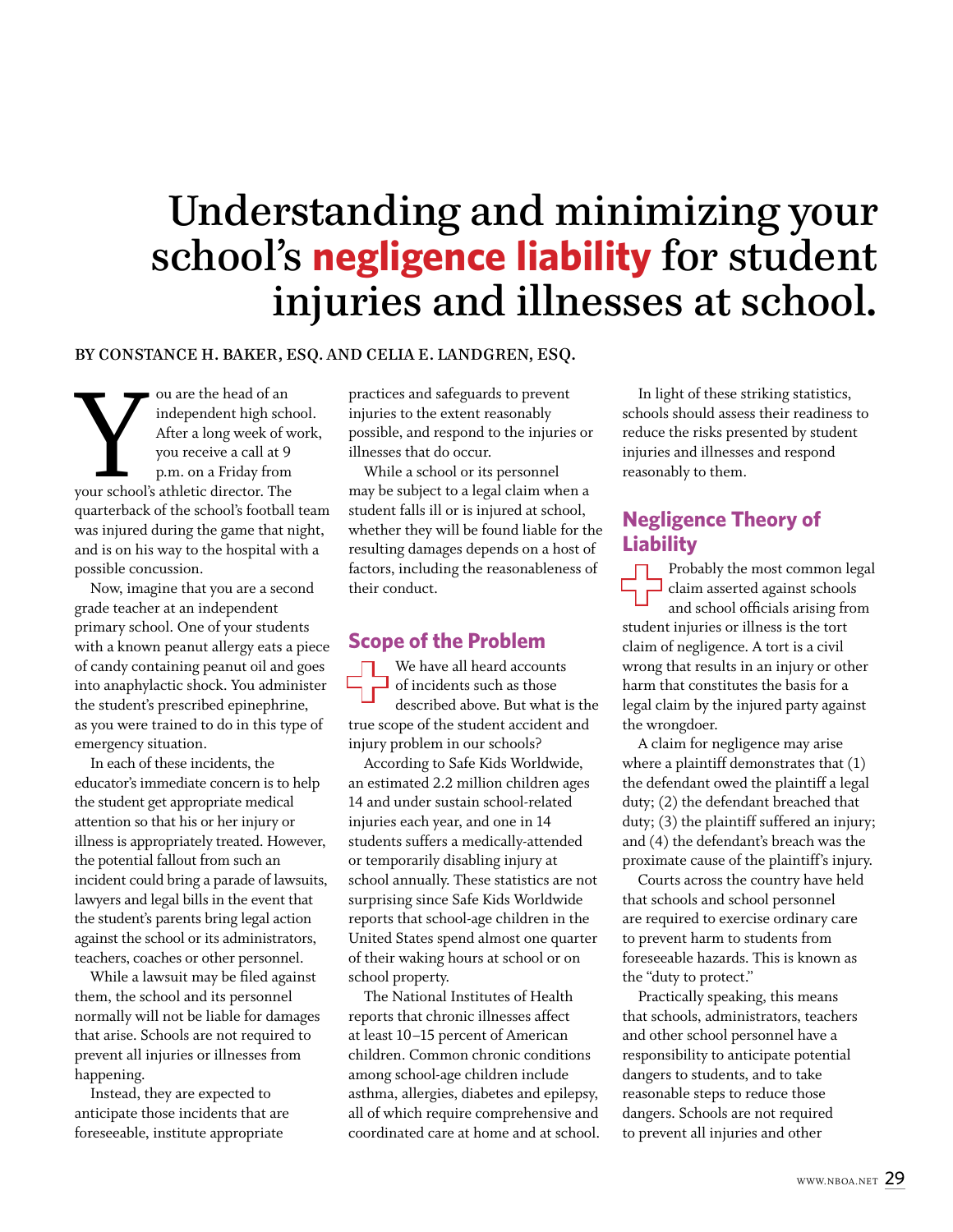

accidents from occurring. Instead, the school's obligation is limited to acting reasonably to reduce harm posed by those hazards that are foreseeable.

Where a school or its personnel fail to exercise reasonable care in protecting the safety and well-being of students, it may be found to have breached its duty. A court will assess the conduct of the school and its personnel based on how a reasonable person would have acted under similar circumstances.

Several factors will be considered when determining how a reasonable person would have acted under similar circumstances, including his or her training and experience, the student's age and special needs, the environment in which the injury occurred, and the proximity of the teacher in charge, among others.

Where the duty of care is breached, a court will then assess whether there is a connection, known as proximate cause, between the breach of the duty and the student's injury that results from it. Specifically, a court will determine

Protection for Good Samaritans  $\begin{tabular}{l} \multicolumn{2}{c}{\text{chool personnel may wonder whether}} \\ \text{state Good Samaritan laws provide} \\ \text{them with legal protection for giving} \\ \text{assistance to students who are injured or ill.} \end{tabular}$ chool personnel may wonder whether state Good Samaritan laws provide them with legal protection for giving

Good Samaritan laws were initially intended to encourage medical personnel to provide emergency assistance at roadside accident scenes by providing them with immunity from civil and criminal liability.

Some states have expanded the scope of these laws to protect the actions of any individual who provides emergency assistance to someone in peril. The scope of these laws varies greatly by state.

In the context of school personnel, states are increasingly passing legislation that grants some measure of immunity to school nurses and/or school employees that administer epinephrine to students with severe allergic reactions.

However, these laws also vary by state, and may require that the school employee have certain training or be supervised by a school nurse in order to qualify for immunity. Schools should consult with their legal counsel to determine the Good Samaritan Laws that may apply in their states.

whether the injury could have been foreseen and prevented by the school or school personnel exercising a standard of reasonable care.

The student must have sustained an actual physical or mental injury in order to prevail on a negligence claim. Even if it is established that the school or school personnel owed a duty of care to the student and breached that duty, a negligence claim will not be successful unless the student proves that he or she sustained an actual injury that was proximately caused by the breached duty.

Schools may be directly subject to the type of negligence claim described above. However, they may also be subject to a claim of vicarious liability stemming from the negligence of a school employee under the doctrine of *respondeat superior.*

*Respondeat superior* holds employers, including schools, liable for the negligent acts or omissions of their employees in the course of employment. As such, the parents of injured students may be able to seek damages from the school that employs the teacher, as well as the employee himself or herself.

While a school may be sued on a negligence claim, it is unlikely that it will be found liable for injuries or accidents, unless the school or its personnel were found to have breached their duty of care to the student, and such breach was found to be the proximate cause of the injury that resulted.

## **Injuries in the Classroom**

Students spend most of their day in the classroom, so it's not surprising that injuries occurring in the classroom are common. Schools should consider the following potential risk areas when acting in accordance with their duty to protect students in the classroom setting:

 Is the student-to-teacher ratio sufficient so that the teacher can adequately supervise the students?

Has the school established supervi-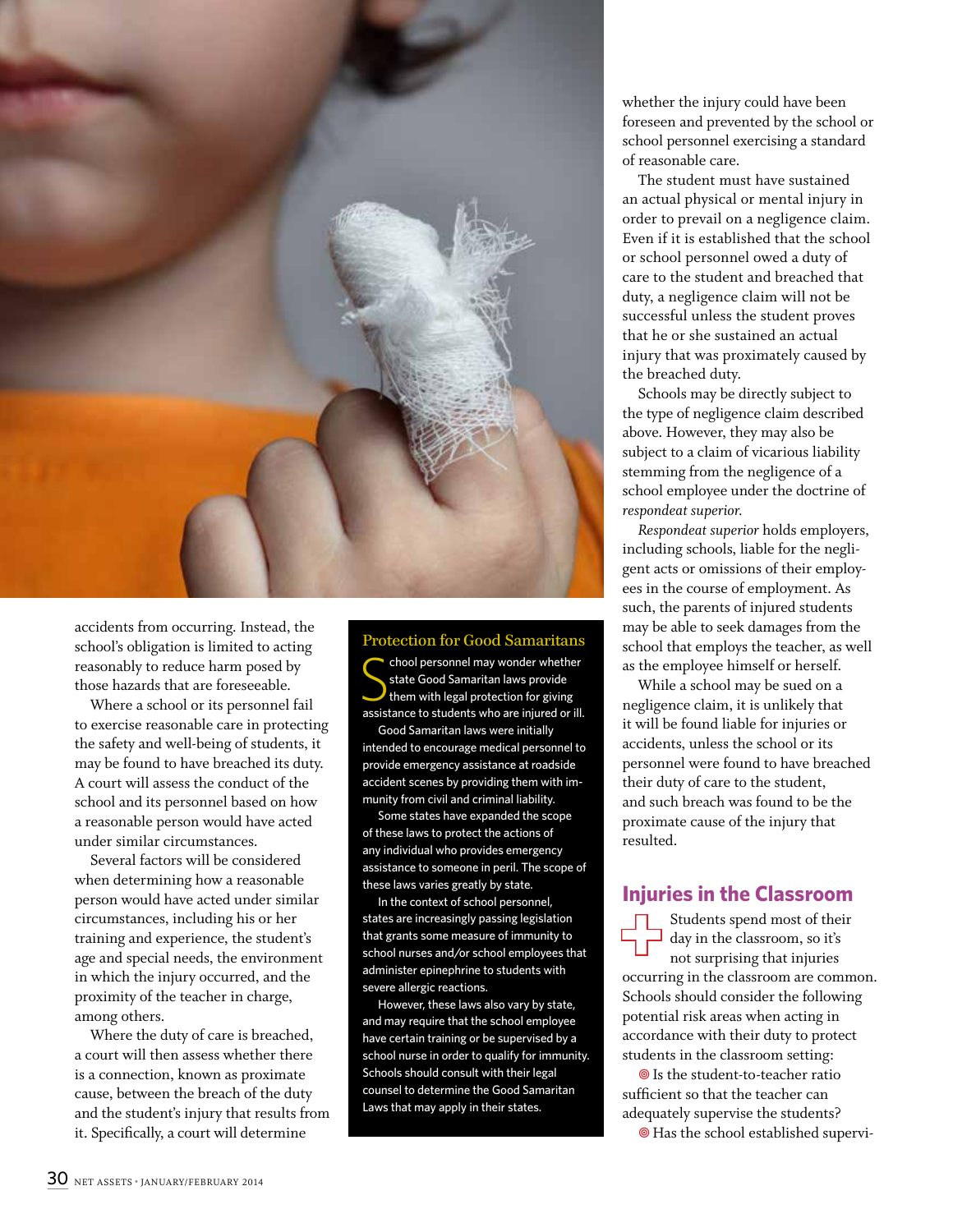sion expectations with its teachers for classroom activities, assemblies and other daily events? Is the school enforcing these expectations when teachers fail to comply with them? **Are the students old enough and** mature enough to participate in a particular classroom activity? Has the school established classroom behavioral expectations with the students? Is the school enforcing these behavioral expectations?

**Are the classrooms and hallways clear** of physical hazards?

**O** Does the school require the services of a part-time or full-time school nurse? **O** If the school has a nurse on-site, are the nurse's license and other credentials in good standing? Does the nurse have appropriate training and experience in the school setting? Does an administrator have adequate oversight over the nurse's job performance? Does the school have an emergency response plan and training related to that plan, including the use of CPR and external defibrillators?



# **Injuries on the Playground**

**+**Safe Kids Worldwide reports that playground injuries are the leading cause of injury among children ages 5–14 in the school setting. Schools should consider the following when assessing the potential risk of injuries on the playground:

 Are the playground equipment and surface safe and free from potential physical hazards?

 Are the playground equipment and surface periodically inspected and serviced?

 Do the students have adequate supervision by teachers or other adults during recess?

 Has the school established supervision guidelines for teachers and other adults who supervise recess? Is the school enforcing these guidelines where teachers and other adults fail to comply with them?

 Has the school established behavioral expectations with the students pertaining to their use of the playground? Is the school enforcing these expectations where students do not meet them?

 $\circledcirc$  Is there an increasing number of student injuries resulting from certain playground games? If so, would banning these games help to curtail the number of injuries?

## **Injuries during Sporting Activities**

According to Safe Kids<br>Worldwide, 34 percent<br>school-related injuries<br>hospitalization arise from spor Worldwide, 34 percent of school-related injuries requiring hospitalization arise from sports activities. Additionally, some of the most catastrophic injuries can result due to participation in school athletics. As a result, schools should consider the following risk areas with respect to both physical education classes and organized sports:

**Are the students old enough and** mature enough to participate in a particular physical education class activity or organized sport?

#### Protecting Confidentiality of Medical Records

variety of federal and state laws, as well as ethical guidelines, apply to the obligations of schools and their licensed health care personnel to keep students' medical records confidential. Schools should consult with their legal counsel to determine if any of the following laws or guidelines may apply with respect to the records maintained by the school: › FERPA: The Family Educational Rights and Privacy Act (FERPA) only applies to independent schools that receive federal funding.

› HIPAA: The Health Insurance Portability and Accountability Act (HIPAA) only applies to independent schools that bill payers electronically for health care services rendered. Most schools do not bill for health care services in this manner, so HIPAA typically does not apply to medical records maintained by schools.

› State Professional Licensure Requirements: Your school's licensed health care professionals, such as the school nurse and school counselor, may have independent obligations of confidentiality by virtue of their state professional licenses. Confidentiality is typically owed to the licensed professional's "client," which may be the school or the student being treated, depending on the licensed professional's duties and responsibilities.

› State Mandatory Reporting Obligations. All 50 states and the District of Columbia have laws that require certain persons to report suspected child abuse and neglect to the authorities under specific circumstances. School personnel are typically included in the class of mandatory reporters.

› Professional Ethical Guidelines. National industry organizations, such as the National Association of School Nurses and the American School Counselor Association, have established ethical guidelines and codes for licensed health care professionals working in the school environment. These guidelines tend to encourage confidentiality between the licensed professional and the student, at the expense of sharing information with school administrators and parents. However, these guidelines defer to applicable laws that may require disclosure, such as the mandatory reporting obligations summarized above.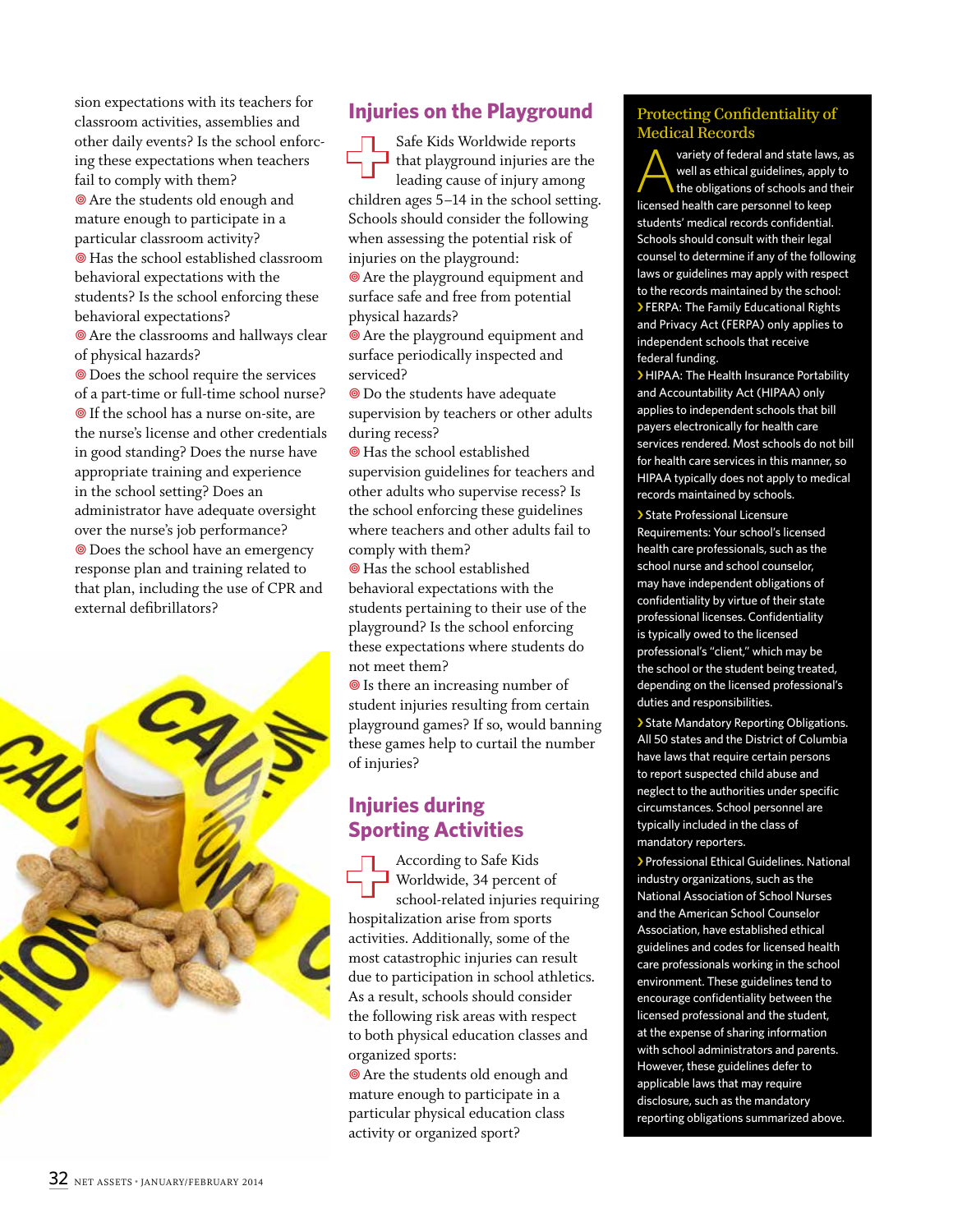

 Do the school's physical education teachers and coaches have training and experience with regard to handling student injuries?

**O** Does the school provide athletic trainers or other medical personnel at athletic practices or games for those sports with the highest risk of injury? Does the school have a plan in place for responding to different types of student injuries during practices and games? Does the school have a concussion management policy? Does that policy include management of the period immediately following the injury, as well as the student's return to the classroom?

### **Chronic Illnesses**

An increasing number of<br>Americans are dealing with<br>chronic health issues, and<br>children are no exception. For so Americans are dealing with chronic health issues, and children are no exception. For schoolage children, two of the more common chronic illnesses are food allergies and asthma. Schools should consider the following items when assessing their potential risk as it pertains to students' chronic illnesses:

 Does the school have a medication administration policy for students who need to take prescription or over-the-counter medications during the school day?

**O** If the school does not require the services of a nurse, are there adequate numbers of trained unlicensed assistive personnel who can assist with medication administration and other emergent health needs of students? Does the school have a policy in place for identifying students with known chronic illnesses?

 Does the school work with the parents of students with known chronic illnesses to develop a plan for addressing the students' illnesses, including routine maintenance and acute exacerbations of the illnesses? ● Is the school located in a state that permits or even mandates that the school procure and make available epinephrine for undesignated use (such as epinephrine that can be used for any student who requires emergent treatment for anaphylaxis, regardless of past history of allergies)?

# **Best Practices for Minimizing Liability**

**Exercise Schools should consider the**<br> **therefore solution** potential negligence of risk and set forth above, and take appropriate action to establish and enforce potential negligence of risk areas set forth above, and take appropriate action to establish and enforce policies, guidelines and expectations to help minimize these risks.

Schools should take advantage of existing guidelines that can assist in the development of these policies. For example, "Guidance for the Administration of Medication in School," published by the American Academy of Pediatrics, can assist schools with creating or updating their medication administration policies.

Additionally, the "Voluntary Guidelines for Managing Food Allergies in Schools and Early Care and Education Centers," published by the U.S. Department of Health and Human Services, provides helpful guidelines to schools with respect to students with chronic illnesses.

In the area of concussion management, many states have passed legislation setting forth concussion management guidelines that schools may consider. An article, "Heads Up: Concussion Management Can Protect Student Athletes and Institutions," in *Reason & Risk* magazine, published by United Educators, details this trend.

Industry associations, such as the American Physical Therapy Association, are working with members of Congress to pass federal legislation that would allow for the development of national concussion management guidelines that address the prevention, identification, treatment and management of concussions in school-age children. As such, schools should keep abreast of further developments in this area as they further refine their policies on this topic.

Creating written policies is not enough. Schools should educate teachers, students and parents regarding these policies, and create a culture of safety and accountability.

Additionally, administrators should speak with their school's insurance carrier to determine whether the school has adequate levels of insurance. As of January 1, 2014, public and independent high schools in Illinois are required to provide catastrophic injury insurance to cover up to \$3 million worth of medical costs if a student is injured while participating in school-sponsored or school-supervised interscholastic athletic events sanctioned by the Illinois High School Association. Such policies